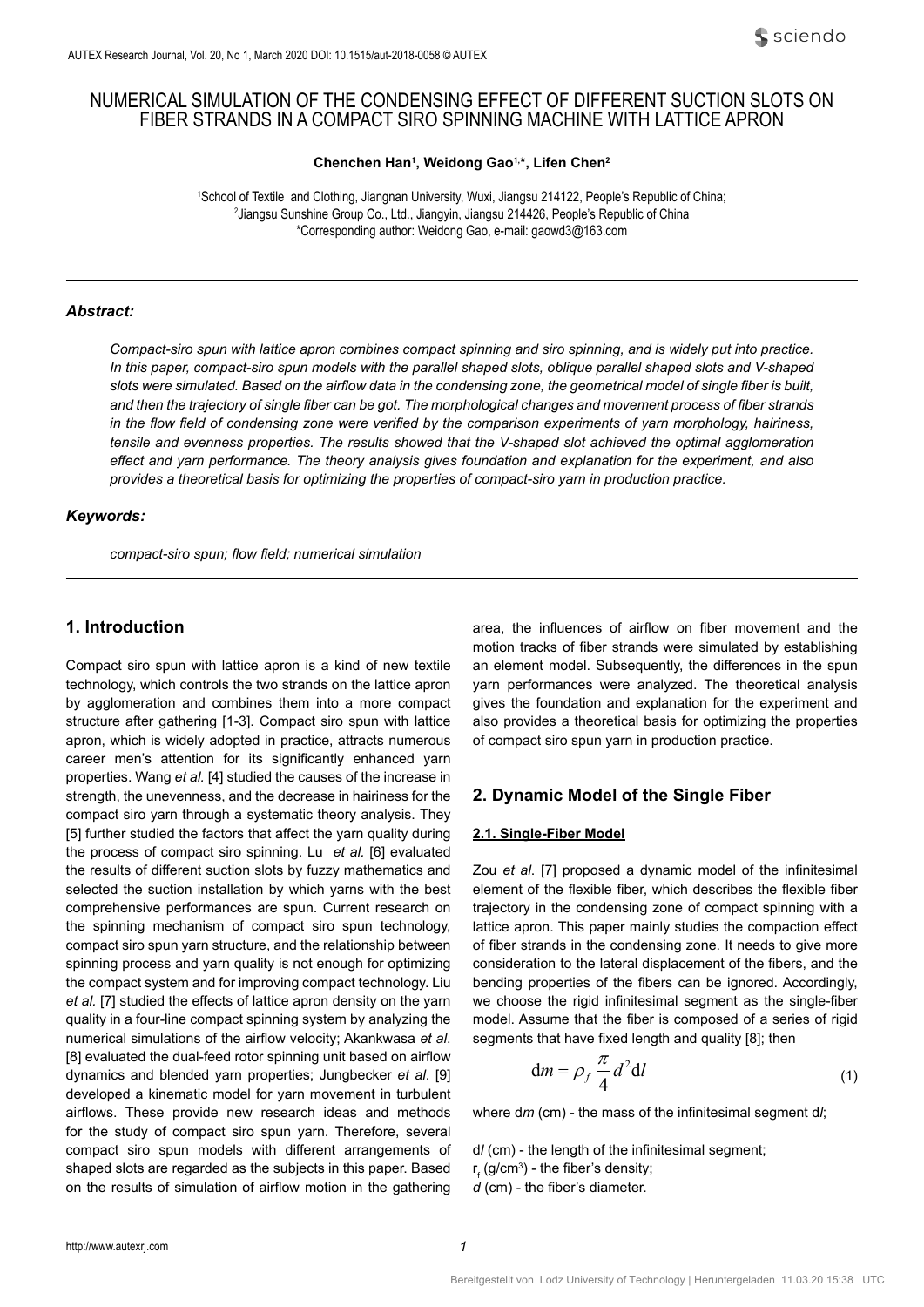### **2.2. Dynamic Analysis of the Single Fiber**

Due to the complex state of fiber aggregation, the interaction of fibers will not be considered in the calculation process, and the heat exchange is also ignored. Considering that the output velocity of the fiber strands and the running velocity of the lattice apron are relatively static, the friction between the fiber strands and the lattice apron can be ignored during analysis.

Let us assume that the running time of the fiber's rigid infinitesimal segment *dl* in the condensing zone is *t* (s). In order to characterize the movement of *dl* at any time, the running time *t* can be averagely divided into *N* periods. The velocity of a rigid infinitesimal segment *dl* at any moment can be expressed as follows:

$$
\nu_{\dot{x}} = \nu_{w} \left( 0 \le i \le N \right) \tag{2}
$$

where v<sub>w</sub> (cm/s) represents the running velocity of the lattice apron.

According to Newton's second law, the airflow force affecting the rigidity infinitesimal segment *dl* at time *i*∆*t* in the *Z* direction can be expressed as follows:

$$
\mathrm{d}m \cdot a_{zi} = \frac{1}{2} C_{Di} \rho_a v_{rzi}^2 \mathrm{d}A e_{rzi} \tag{3}
$$

where  $\bm{a}_{\text{zi}}^{\phantom{\dag}}$  (cm/s<sup>2</sup>) - the acceleration of the infinitesimal segment d*l* at time *i*∆*t* in the *Z* direction;

 $C_{\text{Di}}$  - the drag coefficient around flow at time *i*∆*t* ;

r $_{\rm a}$  (g/cm $^3$ ) - the air density;

 $v<sub>min</sub>$  (cm/s) - the relative velocity of the fibers and the flow in the *Z* direction;

*dA* (cm2 ) - the area of facing flow;

 $e_{\text{z}}$  - the direction of the relative velocity  $v_{\text{z}}$ .

 $dA = d \cdot dl$  (4)

where  $d$  (cm) - the fiber's diameter.

$$
\mathcal{V}_{rzi} = k \cdot V_{\dot{z}} - \mathcal{V}_{\dot{z}} \tag{5}
$$

where  $V_{\tau i}$  (cm/s) - the velocity of the flow in the *Z* direction at time *i*∆*t* ;

*v<sub>zi</sub>* (cm/s)- the velocity of the infinitesimal segment d/ at time *i* $\Delta t$  in the *Z* direction;

*k* - the correction coefficient of the flow field, which depends on the permeability of the lattice apron [10].

The drag coefficient  $C_{\text{D}i}$  around the flow at time *i* $\Delta t$  is a function of the Reynolds number Re. It can be determined by C<sub>p</sub> relative to the Reynolds number Re [9]. Re is defined as follows:

$$
Re = \frac{v_{i} d}{V}
$$
 (6)

where  $v_{n}$  (cm/s) - the relative velocity of the fibers and the flow at time *i*∆*t* ;

*v* (cm/s) - the kinematic viscosity of air.

$$
\nu_i = k \cdot V_i - \nu_i \tag{7}
$$

where  $V_{\scriptscriptstyle \parallel}$  (cm/s) - the velocity of the flow at time *i*  $\Delta t$  ;

*v*i (cm/s) - the velocity of the infinitesimal segment d*l* at time *<sup>i</sup>*∆*t* .

The acceleration  $a_{\alpha}$  of the infinitesimal segment d*l* at time *i* $\Delta t$ in the *Z* direction can be defined as follows:

$$
a_{zi} = \frac{2C_{Di}\rho_a v_{rzi}^2}{\pi d \rho_f} e_{rzi}
$$
 (8)

The fibers in the compact direction are affected not only by the airflow force, but also by the friction force existing between the fibers and the lattice apron. According to Newton's second law, the force affecting the infinitesimal segment d*l* in the *Y* direction can be expressed as follows:

$$
\mathrm{d}m \cdot a_{yi} = \frac{1}{2} C_{Di} \rho_a v_{ryi}^2 \mathrm{d}A e_{ryi} + f_i \tag{9}
$$

where  $a_{y_i}^{\phantom{\dag}}$  (cm/s<sup>2</sup>) - the acceleration of the infinitesimal segment d*l* at time *i*∆*t* in the *Y* direction;

 $v_{\text{rot}}$  (cm/s) - the relative velocity of the fibers and the flow in the *Y* direction;

 $e_{\gamma i}$  - the direction of the relative velocity  $v_{\gamma i}$ ;

 $f_{\text{i}}$  - the friction force existing between the fibers and the lattice apron.

$$
f_i = \mu \cdot N_{\dot{y}} = \mu \cdot dm \cdot a_{\dot{z}} \tag{10}
$$

where m - the friction coefficient between the fibers and the lattice apron;

$$
\nu_{\text{ryl}} = k \cdot V_{\dot{y}} - \nu_{\dot{y}} \tag{11}
$$

where  $V_{\text{vi}}$  (cm/s) - the velocity of the flow in the Y direction at time *i*∆*t* ; and

 $v_{\text{w}$  (cm/s) - the velocity of the infinitesimal segment d/ at time *i* ∆*t* in the *Y* direction*.*

The acceleration  $a_{y_i}$  of the infinitesimal segment d/ at time  $i\Delta t$ in the *Y* direction can be defined as follows:

$$
a_{j} = \frac{2C_{D} \rho_{a} v_{ryi}^{2}}{\pi d \rho_{f}} e_{ryi} + \mu \cdot \frac{2C_{D} \rho_{a} v_{rzi}^{2}}{\pi d \rho_{f}} e_{rzi} \qquad (12)
$$

According to the acceleration of the infinitesimal segment d*l,* which is obtained by calculations, the velocity at time (*i*+1)  $\Lambda t$ can be defined as follows: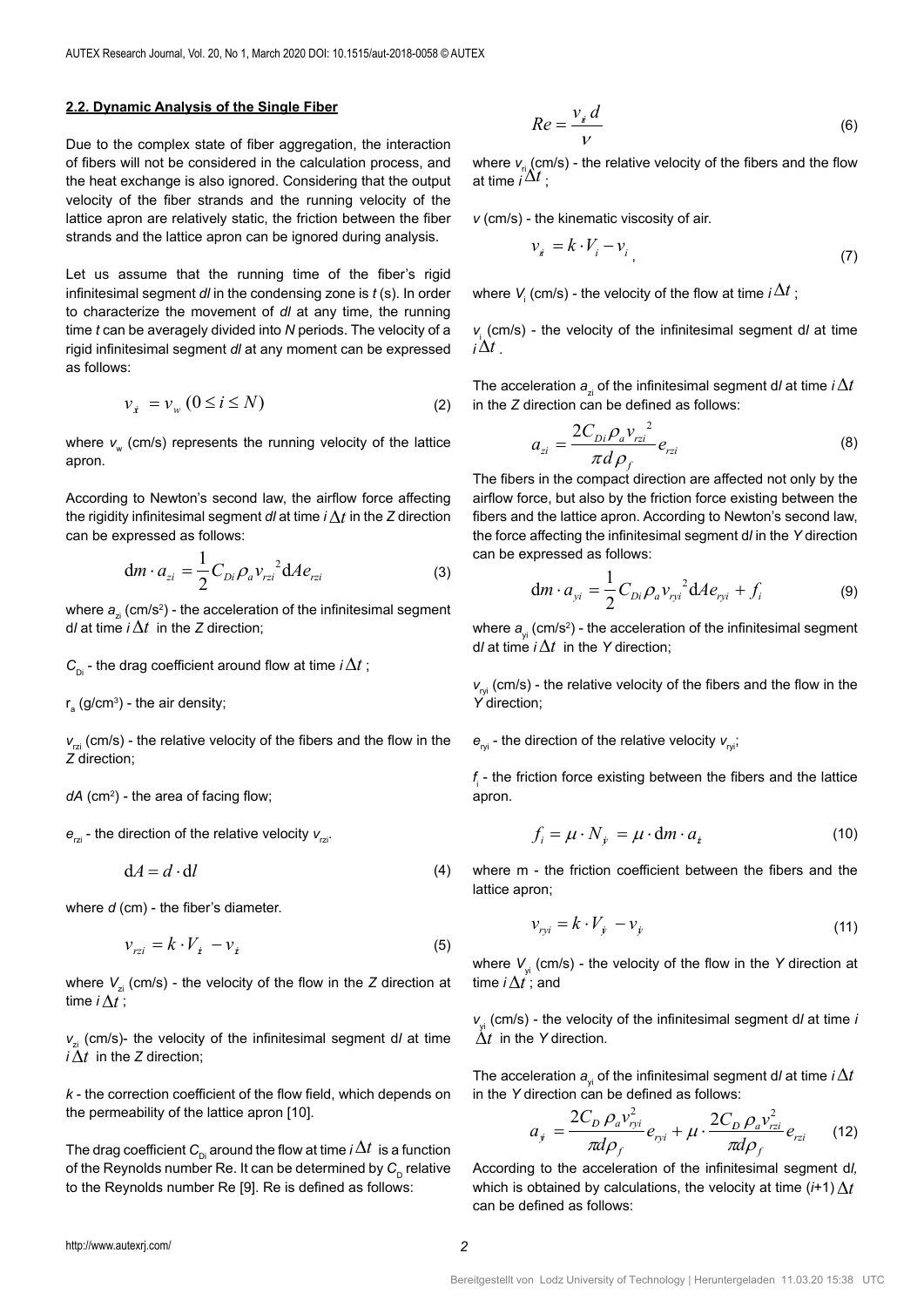$$
\nu_{z(i+1)} = \nu_i + \frac{\mathrm{d}\nu_i}{\mathrm{d}t} \Delta t = \nu_i + a_i \Delta t \tag{13}
$$

$$
\mathcal{V}_{y(i+1)} = \mathcal{V}_y + \frac{\mathrm{d}\mathcal{V}_y}{\mathrm{d}t} \Delta t = \mathcal{V}_y + a_y \Delta t \tag{14}
$$

The position coordinates of the infinitesimal segment d*l* in the flow field at time  $(i+1)\Delta t$  can be expressed as follows:

$$
Z_{i+1} = Z_i + \frac{dZ_{i \to i+1}}{dt} \Delta t = Z_i + v_{zi} \Delta t \tag{15}
$$

$$
Y_{i+1} = Y_i + \frac{\mathrm{d}Y_{i \to i+1}}{\mathrm{d}t} \Delta t = Y_i + \nu_{yi} \Delta t \tag{16}
$$

$$
X_{i+1} = X_i + v_{\dot{x}} \Delta t \tag{17}
$$

On this basis, the trajectory of the infinitesimal segment d*l* in the flow field of condensing zone at time *i*∆*t* can be expressed as follows:

$$
\vec{S} = \vec{X}_i + \vec{Y}_i + \vec{Z}_i
$$
\n(18)

# **3. Numerical Simulation**

# **3.1. Three-Dimensional Geometric Model**

The type of compact siro spun frame is Toyota RX240. In this paper, three different kinds of slots are mainly studied are reequipped based on it. Two strands get into the air gathering from the front roller nip zone parallelly at a constant pitch. There is a lattice apron on the outside surface of the shaped tube. The lattice apron drives by the friction of the output pressure top roller. It opens the suction slots on the spinning surface of the shaped tube. Inside the shaped tube, it is in negative pressure. The two strands output from the front roller are adsorbed on the lattice apron surface of suction slots. The two strands controlled by the agglomeration go forward on the lattice apron. They are output from the output pressure top roller. The two fiber strands obtain a more compact structure after gathering. After their respective initial twisting, the two fiber strands combine together, then are twisted strongly, and get a similar strand structure. An assembly drawing of every part in the condensing





zone is shown in Figure 1.

Xie *et al*. [1] developed 15 kinds of suction slots of different structures for compact siro spinning system installation. She evaluated the final result by fuzzy mathematics. The best suction pipe is that in which the suction notches have a symmetrical arrangement and are tilted at an angle of 6°; the yarn exportation spacing of the suction notches is 6 mm and the caliber size is small. This paper aims to compare the V-shaped slots, the parallel-shaped slots, and the oblique parallelshaped slots shown in Figure 2. Based on the literature and existing models, we obtain the values as follows: *S*=1.40 mm; *L*=22.10 mm; *D*=4.00 mm; *a*=6°.

# **3.2. Solving Parameter Setting**

Based on the previous results of gathering area airflow simulation [10], we set the solving parameters as follows. When calculating, we take the point O shown in Figure 3(a) as the origin of the coordinates, the opposite delivery direction of strand in the condensing zone is for the *X*-axis and the width direction of the slot is for the *Y*-axis. The *Z*-axis is perpendicular to the direction of strand movement. We have designed the three-dimensional geometric model using GAMBIT software, as shown in Figure 3(b). The spacing of the lattices is based on the interval size, and considering the time of simulation and the computer equipment, it chooses 0.35. The document is exported in the MESH format from GAMBIT, and the MESH document of GAMBIT is imported to FLUENT. Automatic control is used when refining by FLUENT. The ranges of the axes are set as follows: *X*-axis [0, 19]; *Y*-axis [–6, 12], and *Z*-axis [0, 3] in REGION [12]. As shown in Figure 3(b), the faces 1, 2, 3, 4, and 5 are specified as the pressure entrance faces, the face in the negative pressure area of the shaped tube is specified as the pressure exit face, and the others are specified as the wall [13]. The pressure entrance is at an atmosphere condition, and the exit is in a negative pressure (*P*=2.35 kPa). Because the negative values actually used are small, we suppose that the airflow in the condensing zone is sticky and incompressible. The heat exchange is ignored. The airflow is recognized to determine the enthalpy. So when calculating, the standard *k*-e turbulent model is applied [14]. When the convergence accuracy is  $10^{-3}$ , the discrete scheme is changed from a firstorder scheme to a second-order upwind scheme, and the convergence accuracy is set to be  $10^{-4}$  [14]. The operation above is continued until it reaches the convergence accuracy needed.

### **3.3. Data Extraction**

The distribution of velocity  $V_{y}$  in the XY plane in the condensing zones of the three different kinds of slots is shown in Figure 4. The data range is as follows: [–2.5, 18.5] in the *X* direction, and 33 points with 0.5 spacing are extracted; [–6, 12] in the *Y* direction, and 61 points with 0.3 spacing are extracted; [0, 1] in the *Z* direction, and 11 points with 0.1 spacing are extracted.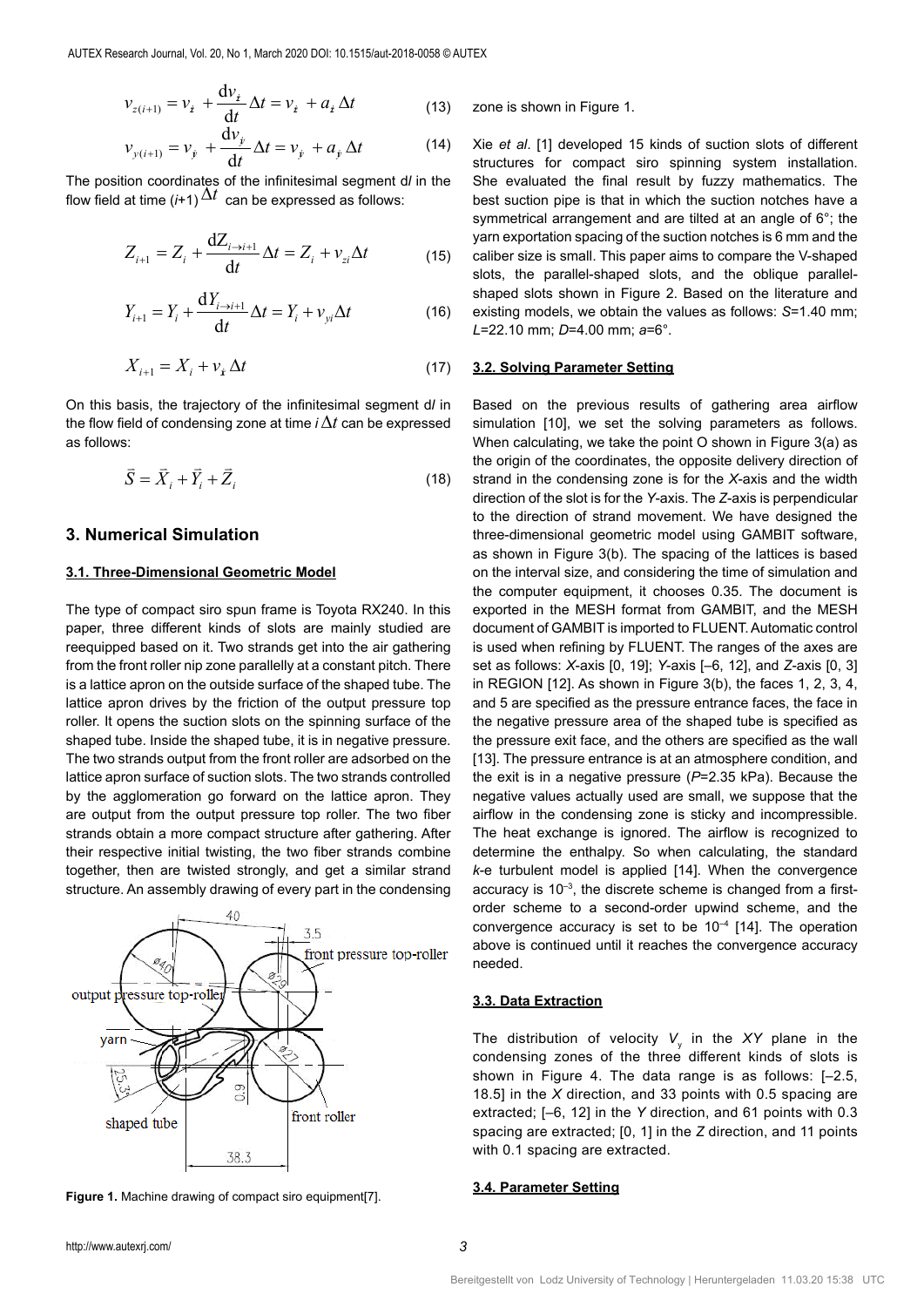

(a) parallel shaped slots (b) oblique parallel shaped slots (c) V-shaped slots **Figure 2.** Shape and dimension of the suction slot [6].



(a) Diagram of the velocity components direction.



(b) Schematic diagram of flow field. **Figure 3.** Schematic diagram of the structure of the compact siro zone.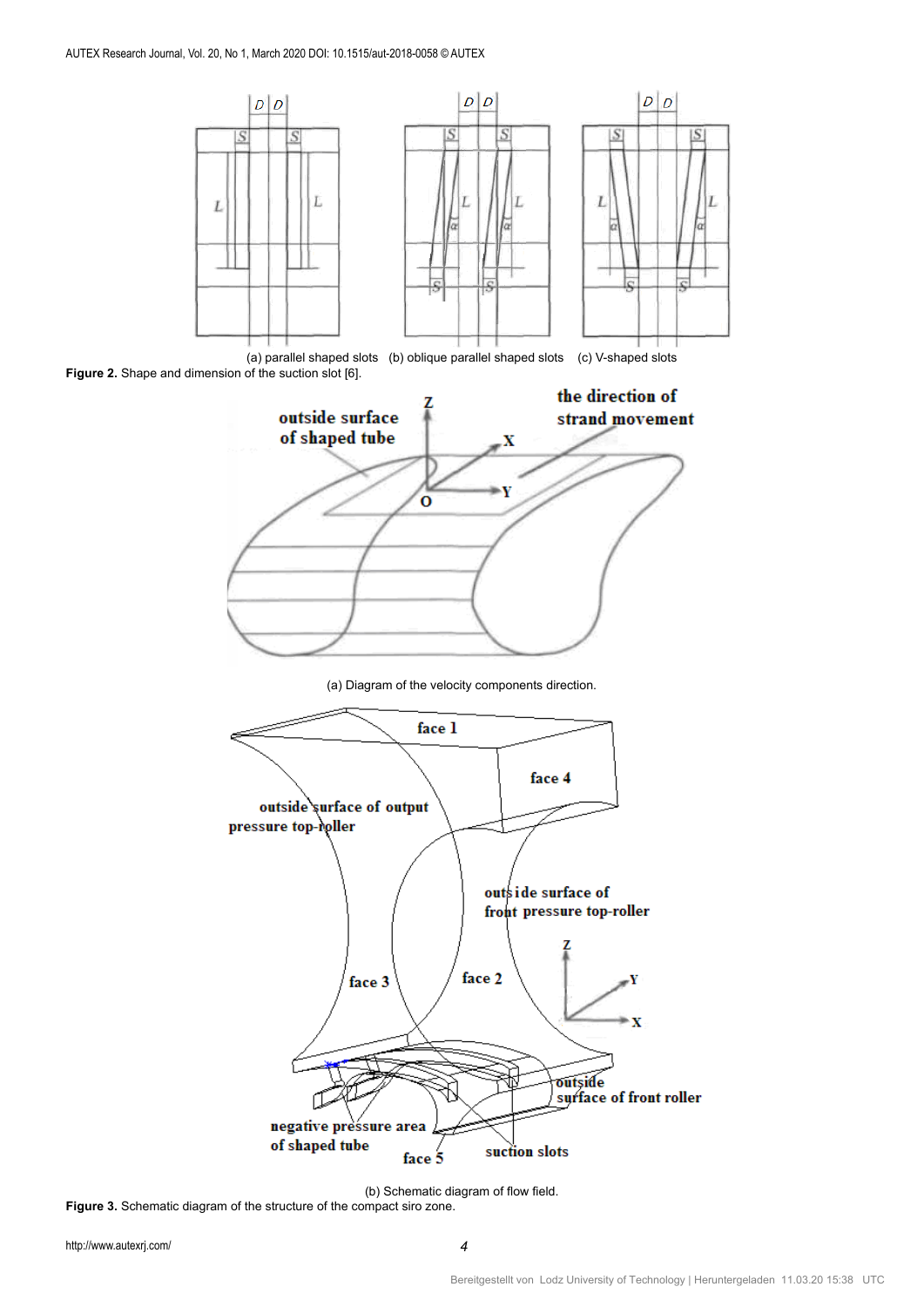

**(b) Oblique parallel shaped slots**

 $\overline{2}$ 

15

 $1.5$ 

Z

5

1



**(c) V-shaped slots Figure 4.** Distribution of *Vy*.

The data of the flow field are input into MatLab, and the initial parameters of the fibers are designed. The trajectory of a single fiber in the condensing zone is calculated using the kinetic model, based on the data of airflow velocity in the condensing zone.

In order to combine the practical analysis, the model uses the trumpet, the spacing of which is 8 mm in this experiment. So, the spacing of the two strands when they enter the slot openings is 8 mm. The specific numbers of the motion parameters and the initial coordinates are as shown in Table 1 and Table 2: [6, 12] in the width direction *Y* of the fiber strands, and 10 initial positions  $y_{\rm _0}$  with 0.6 mm spacing separation are extracted for each slot opening, which are symmetrical based on the middle of the two slot openings; [0, 1] in the height direction *Z* of the fiber strands, and four initial positions  $z_0$  with 0.05 mm spacing separation are extracted;  $v_{x0}$ ,  $v_{y0}$ , and  $v_{z0}$  are the initial velocities when the fibers get into the flow field of the condensing zone. Because V<sub>x</sub> only affects the output speed of the fiber strands and does not affect the deflection, bending, and other movements of fibers in the condensing zone, to simplify the calculation, we need to ignore the force of  $V_{\mathsf{x}}$ .

After the initial parameters are determined, according to the single-fiber model, first the velocity and the acceleration of the infinitesimal segment d*l* at any time is calculated, then the coordinates and the displacement, and finally the different initial positions of the single fiber's trajectory and the overall trajectory of the fiber strands in the condensing zone are obtained on the basis of these values.

## **3.5. Results and Analysis**

As the airflow in the condensing zone facilitates the loose fiber strands to be compacted, the condensing effect of the airflow mainly occurred in the front area of the condensing zone, and in the latter area, we need to maintain the output status of the airflow. This paper mainly simulates the trajectory of the fiber in the condensing zone and compares the condensing effects.

Figure 5(a) shows the trajectory of the two fiber strands with spacing of 8 mm entering the condensing zone of the parallelshaped slots from the two slot openings symmetrically. All the fibers get together at the point *X*=10 mm at roughly the same time. The fiber strands basically spread and are output from the center of the slot opening. The fibers exhibit torsion and tangled phenomena to a certain extent. The width of the fiber strand continues to decrease after gathering. The agglomeration effects on the S3 and S4 sides are much stronger than those on the S1 and S2 sides. Therefore, the total agglomeration effect on the yarn is ordinary.

Figure 5(b) shows the trajectory of the two fiber strands with spacing of 8 mm entering the condensing zone of the oblique parallel-shaped slots from the two slot openings symmetrically. As can be seen, the fibers close to the S1 and S2 sides get together at the point *X*=8 mm with other fibers. In addition, the remaining fibers gather at the point *X*=13 mm. The width of the fiber strand on the right slot continues to decrease after gathering. Because of the angle between the oblique parallelshaped slots and the sliver conveying direction, the fiber strand

-5

 $\overline{0}$ 

5

y

10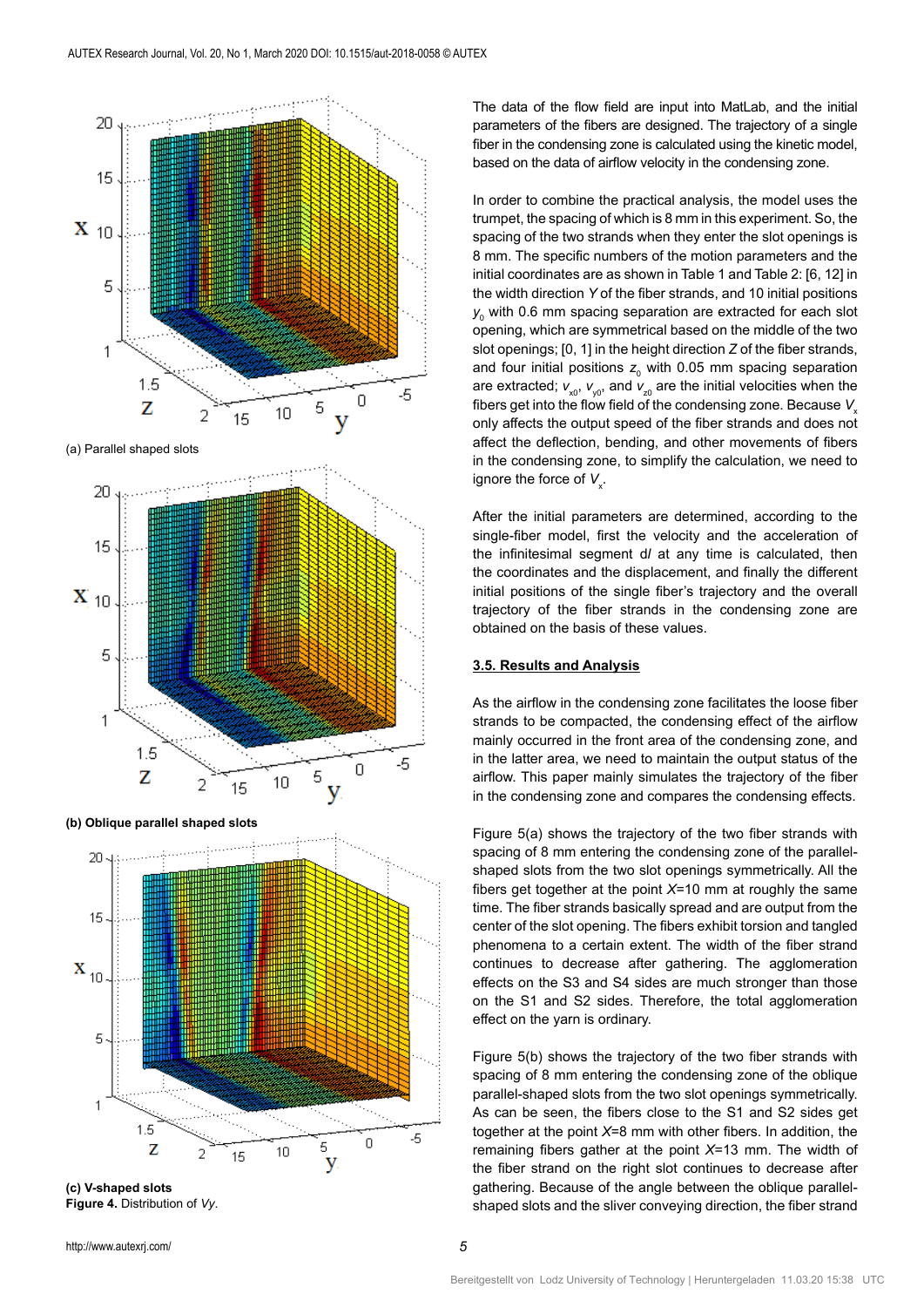| Table 1. Fibers' motion parameter setting |  |  |  |  |  |
|-------------------------------------------|--|--|--|--|--|
|-------------------------------------------|--|--|--|--|--|

| Direction (mm)                        | <b>Positions</b>                                                                                                                            |  |  |  |
|---------------------------------------|---------------------------------------------------------------------------------------------------------------------------------------------|--|--|--|
| Parallel-shaped slots $y_0$           | $-4.04, -3.44, -2.84, -2.24, -1.64, -1.04, -0.44, 0.16, 0.76, 1.36, -1.36, -0.76, -0.16,$<br>0.44, 1.04, 1.64, 2.24, 2.84, 3.44, 4.04       |  |  |  |
| Oblique parallel-shaped slots $y_{0}$ | $-4.79, -4.19, -3.59, -2.99, -2.39, -1.79, -1.19, -0.59, 0.01, 0.61, -3.24, -2.64, -2.04,$<br>$-1.44, -0.84, -0.24, 0.36, 0.96, 1.56, 2.16$ |  |  |  |
| V-shaped slots $y_{0}$                | $-4.04, -3.44, -2.84, -2.24, -1.64, -1.04, -0.44, 0.16, 0.76, 1.36, -0.64, -0.04, 0.56, 1.16,$<br>1.76, 2.36, 2.96, 3.56, 4.16, 4.76        |  |  |  |
| $Z_{0}$                               | 0.01, 0.06, 0.11, 0.16                                                                                                                      |  |  |  |
| $x_{0}$                               | 0                                                                                                                                           |  |  |  |



**(c) V-shaped slots**

**Table 2.** Fibers' initial parameter setting

| <b>Motion parameters</b>                                  | Value                 |
|-----------------------------------------------------------|-----------------------|
| Fiber diameter d (mm)                                     | 0.02                  |
| Fiber density $r_{f}$ (g/cm <sup>3</sup> )                | 1.54                  |
| Air density $r_a$ (30°C) (kg/m <sup>3</sup> )             | 1.165                 |
| Kinematic viscosity of air $n$ (30°C) (m <sup>2</sup> /s) | $16.6 \times 10^{-6}$ |
| Correction coefficient of the flow field, k               | 0.45                  |
| Number of time intervals, n                               | 100                   |
| $V_{x0}$ (m/s)                                            | O                     |
| $V_{\nu 0}$ (m/s)                                         | ŋ                     |
| $V_{z0}$ (m/s)                                            | 4                     |

moves and outputs along the S2 side. The other fiber strand moves and outputs along the S3 side. The  $V_{\text{y}}$  on the sides of S1 and S2 are smaller than those on the sides of S3 and S4 though the data of the flow field show equal values; therefore, the agglomeration effect of the right slot is stronger than that of the left one. And the difference between the two fiber strands deteriorates the yarn quality.

Figure 5(c) shows the trajectory of the two fiber strands with spacing of 8 mm entering the condensing zone of the V-shaped slots from the two slot openings symmetrically. The two fiber strands gather at roughly the same time. The fibers close to the S1 and S2 sides get together at the point *X*=9 mm with other fibers. In addition, the remaining fibers gather at *X*=13 mm. The fiber strand basically moves along the center of the S4 side. The other fiber strand moves and outputs basically along the S3 side. The width of the fiber strand continues to decrease after gathering. The agglomeration effects of the V-shaped slots are basically the same and stronger. Therefore, the fibers in the yarn are close and flat, which greatly improves the yarn quality.

According to the simulation results and the analysis of the mechanism of fiber agglomeration, as the fibers enter the condensing zone, the strand is loose and its movement is unstable; the strands need larger *Vy* to be condensed and larger *Vz* to be adsorbed by a relatively stable negative pressure. It is revealed that the V-shaped slots are the best in terms of the agglomeration effect, and the oblique parallel-shaped slots are the worst.

**Figure 5.** Trajectory of fibers.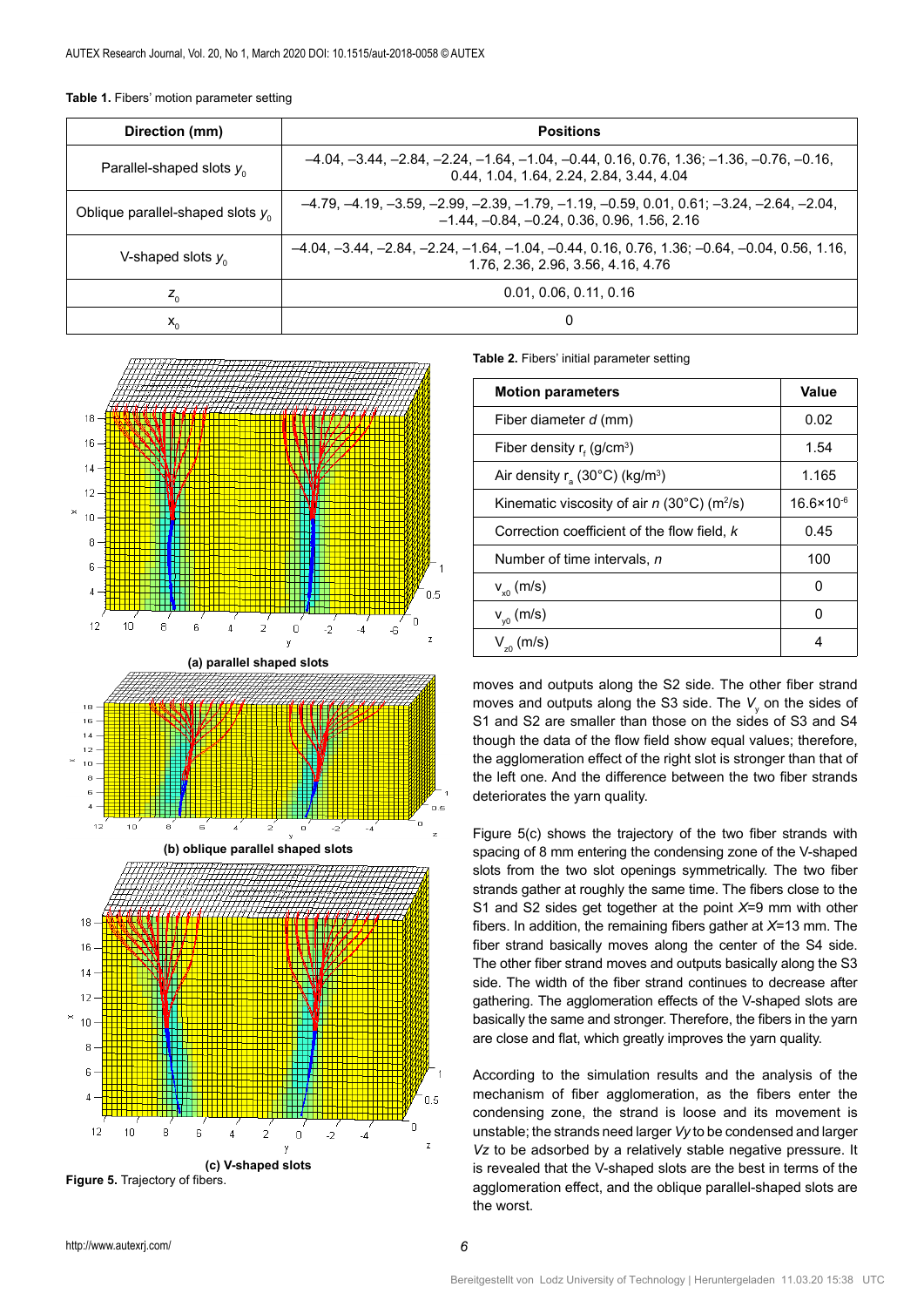# **4. Experiments**

It is difficult to verify the agglomeration effect of the parallelshaped slots, oblique parallel-shaped slots, and V-shaped slots directly, which are hence verified indirectly by the experiments on yarn structure and properties. To verify the simulation solution, the comparative experiments of yarn morphology, hairiness, tensile strength, and evenness properties were conducted at Ningbo Dechang Textile Machinery Limited Company. The experimental program according to the above theory is shown in Table 3. The raw material is cotton fiber, 38 mm  $\times$  1.33 dtex. The roving quantity is (0.42±0.02) g/m; the roving unevenness is £2%±0.1%; the roving moisture regain is 11.0%±0.5%. The environment of the workshop is under standard atmospheric conditions; the relative humidity is 65%±3%; the temperature is 20°C±2°C; the spindle speed is 14000 r/min; the total drafting ratio is 50; the drafting ratio at the back zone is 1.21; the roller diameters are 27 (mm)  $\times$  29 (mm)  $\times$  40 (mm); the wharve diameter is 22 mm; the ring diameter is 42 mm; the spacing between rovings before entering the front roller is 8.5 mm.

To evaluate the statistical significance of the difference between the slot structures, all data were analyzed using SPSS 16.0 statistical software (IBM Corporation, Somers, NY, USA). The results of breaking strength were analyzed using ANOVA. *P* < 0.05 was considered significant. As we can see from Table 4, the effects of the independent variables (such as yarn count and slot structure) on the dependent variable (such as breaking strength) are significant. According to the ANOVA test, the effects of independent variables such as yarn count and slot structure on the dependent variables such as tensile properties, hairiness properties, and evenness properties are also significant.

# **4.1. Yarn Morphology**

The specimen was tested using a digital microscope KH-7700. Before testing, the specimen should be humidified for 48 hours at constant temperature and humidity in the laboratory: a temperature for (20±10) °C and a relative humidity for (65±15)% were used. The magnification was 250 times. The main observations included (a) not untwisted yarn; (b) partly untwisted yarn; and (c) untwisted yarn. The three morphological features are as shown below. It can be seen that the appearance of the yarn structure in V-shaped slots is the most compact, and that of yarn in the oblique parallel-shaped slots is the least.

| <b>Specimen</b> | <b>Spinning system</b>                                   | Yarn count, tex | Twist, T $\cdot$ m $^{-1}$ | Negative pressure, Pa |
|-----------------|----------------------------------------------------------|-----------------|----------------------------|-----------------------|
|                 | Ring spinning                                            | 19.7            | 360                        | 0                     |
| $\overline{2}$  | Compact siro spinning<br>(parallel-shaped slots)         | 19.7            | 360                        | $-1800$               |
| 3               | Compact siro spinning<br>(oblique parallel-shaped slots) | 19.7            | 360                        | $-1800$               |
| 4               | Compact siro spinning (V-shaped slots)                   | 19.7            | 360                        | $-1800$               |
| 5               | Ring spinning                                            | 14.7            | 580                        | $\Omega$              |
| 6               | Compact siro spinning<br>(parallel-shaped slots)         | 14.7            | 580                        | $-2230$               |
|                 | Compact siro spinning<br>(oblique parallel-shaped slots) | 14.7            | 580                        | $-2230$               |
| 8               | Compact siro spinning (V-shaped slots)                   | 14.7            | 580                        | $-2230$               |

**Table 3.** Spinning process parameters

**Table 4.** Result of analysis of variance (ANOVA) for breaking strength Dependent variable: breaking strength

| <b>Source</b>                                                                                     | Type III sum of<br>squares | df             | <b>Mean square</b> | F         | Significance |
|---------------------------------------------------------------------------------------------------|----------------------------|----------------|--------------------|-----------|--------------|
| Corrected model                                                                                   | 5489.157a                  | 5              | 1097.831           | 28.787    | 0.001        |
| Intercept                                                                                         | 323851.735                 | 1              | 323851.735         | 18682.032 | 0.000        |
| Yarn count                                                                                        | 4726.301                   | 1              | 4726.301           | 90.882    | 0.000        |
| Slot structure                                                                                    | 644.000                    | 2              | 322,000            | 18.575    | 0.002        |
| Yarn count * slot structure                                                                       | 118.856                    | $\overline{2}$ | 59.428             | 13.956    | 0.003        |
| Error                                                                                             | 624.085                    | 15             | 41.606             |           |              |
| Total                                                                                             | 330502.530                 | 21             |                    |           |              |
| Corrected total<br>Notate $\Omega$ counted $= 0.000$ (odjusted $\overline{D}$ counted $= 0.057$ ) | 6113.242                   | 20             |                    |           |              |

Note: a. R-squared =  $0.980$  (adjusted R-squared =  $0.957$ ).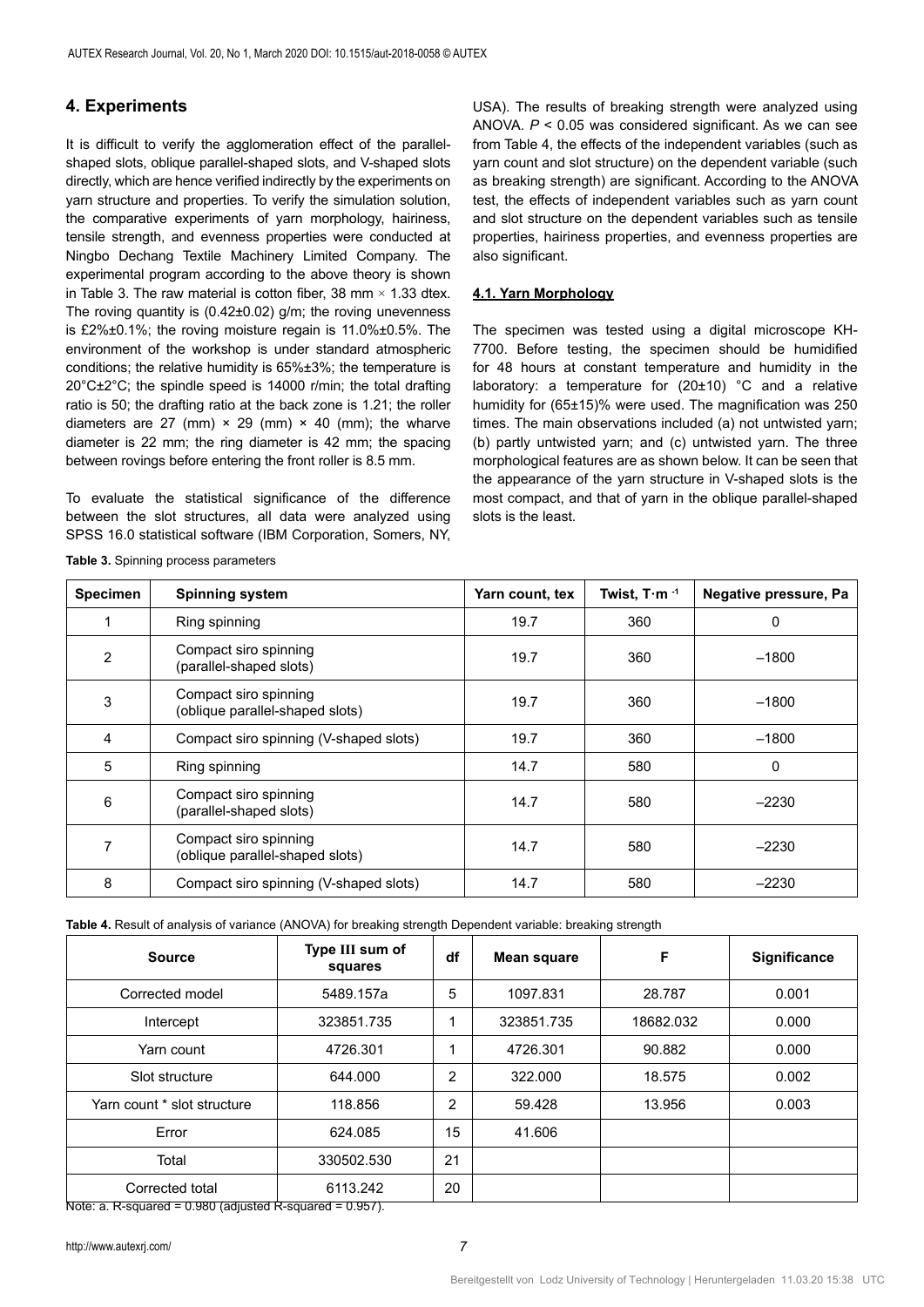

(2) oblique parallel shaped slots



- (a) Not untwisted yarn. (b) Partly untwisted yarn. (c) Untwisted yarn.
	-

(3) V-shaped slots **Figure 6.** The morphological features of yarn.

**Specimen 1 mm 2 mm 3 mm 4 mm 5 mm 6 mm 7 mm 8 mm 9 mm** 1 | 1382 | 234 | 101 | 53 | 22 | 11 | 8 | 1 | 1 2 | 839 | 121 | 38 | 7 | 1 | 1 | 1 | 1 | 1 3 | 932 | 157 | 58 | 18 | 6 | 2 | 2 | 1 | 1 4 | 724 | 136 | 37 | 4 | 1 | 1 | 1 | 1 | 1 | 1 5 | 509 | 118 | 45 | 13 | 5 | 2 | 1 | 1 | 1 6 | 448 | 87 | 16 | 5 | 1 | 1 | 1 | 1 | 1 7 | 496 | 93 | 19 | 5 | 2 | 1 | 1 | 1 | 1 8 | 338 | 55 | 12 | 2 | 1 | 1 | 1 | 1 | 1

**Table 5.** Results of yarn hairiness properties

# **4.2. Yarn Hairiness Properties**

The specimen was tested using an YG172 yarn hairiness tester according to FZ/T1086-2000 standard. The pretension of yarn of different counts is adjusted by (0.5±0.1) cN/tex. The tested length is 10 m and the tested speed is 30 m/min. The tested specimens are six bobbins from different spindles, which have 10 replications per bobbin when tested.

In Table 5, on calculation, the harmful hairiness values  $(33 \text{ mm})$ of specimen strands 2, 3, and 4 are 50, 88, and 46; the harmful hairiness values ( $3 \text{mm}$ ) of 6, 7, and 8 are 26, 30, and 19. This is significant for the fabric appearance. For V-shaped slots, the harmful hairiness properties are the best among the three different kinds of slots, and those of the oblique parallel-shaped slots are the worst. The compact siro spinning can effectively control the hairiness induced by airflow and reduce the twist triangle. It can catch the harmful hairiness and wind it into the yarn. The V-shaped slots are more helpful for the hairiness to get compressed on the suction slots. The conclusion matches the results of numerical simulation well.

# **4.3. Tensile Properties of Yarn**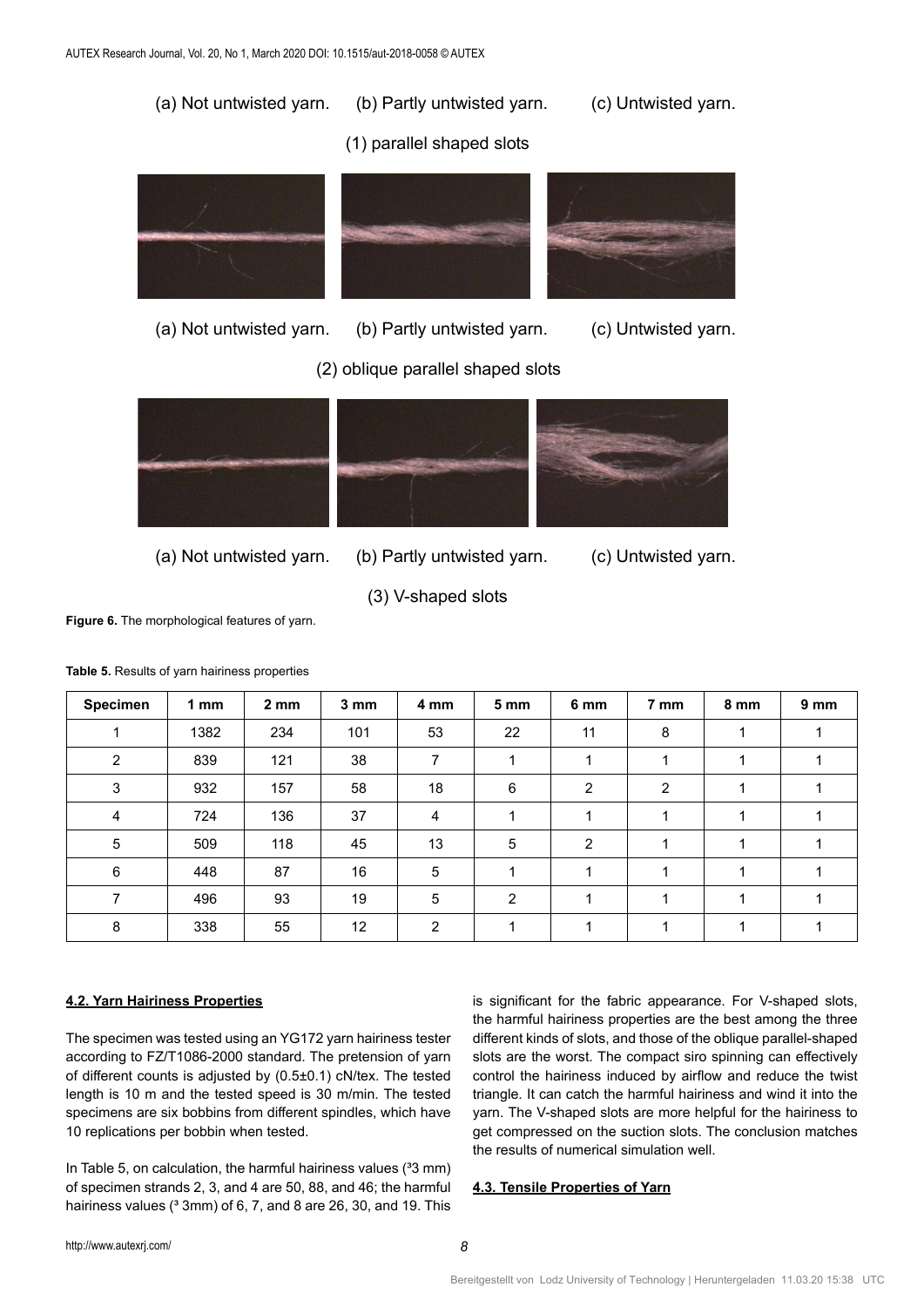| <b>Specimen</b> | Breaking strength, cN | Breaking tenacity, cN·tex-1 | Breaking elongation, % | Breaking work, cN·cm |
|-----------------|-----------------------|-----------------------------|------------------------|----------------------|
|                 | 428.6 (4.5)           | 21.7                        | 6.7(5.7)               | 79.8                 |
| $\overline{2}$  | 541.8 (3.9)           | 28.9                        | 7.3(4.6)               | 123                  |
| 3               | 483.3 (4.3)           | 25.5                        | 7.2(5.5)               | 99.8                 |
| 4               | 589.1 (3.8)           | 33.3                        | 7.5(3.8)               | 131.7                |
| 5               | 255.9 (10.3)          | 11.5                        | 5.7(9.1)               | 29.5                 |
| 6               | 340.1(8.8)            | 19.2                        | 6.2(6.7)               | 58                   |
| 7               | 290.8 (8.9)           | 16.7                        | 5.8(7.2)               | 43.8                 |
| 8               | 388.9 (8.2)           | 24.7                        | 6.3(6.4)               | 61.2                 |

**Table 6.** Results of yarn tensile properties

**Note:** Data in parentheses are the coefficients of variation (CVs, %).

**Table 7.** Results of yarn evenness properties

| Specimen | CVM, % | U, %  | Thick places (+50%), km | Thin places (-50%), km | Neps (+200%), km |
|----------|--------|-------|-------------------------|------------------------|------------------|
|          | 12.86  | 10.48 |                         | 6                      | 9                |
| 2        | 10.82  | 10.14 | 3                       | 5                      | 3                |
| 3        | 12.11  | 10.36 | 4                       | 6                      | 6                |
| 4        | 10.31  | 9.93  | 2                       | 4                      | 2                |
| 5        | 15.11  | 11.83 | 16                      | 23                     | 15               |
| 6        | 14.19  | 11.31 | 9                       | 11                     | 10 <sup>°</sup>  |
| 7        | 14.65  | 11.63 | 11                      | 13                     | 12               |
| 8        | 12.07  | 10.26 |                         | 5                      | 4                |

The specimen was tested using an YG068M automatic yarn tensor according to the standards GB/T398-2008, GB/T5324- 2009, and so on. The pretension of yarn of different counts is adjusted by (0.5±0.1) cN/tex. The clamp distance is 0.5 m. The tested speed is 500 mm/min. The tested specimens are six bobbins from different spindles, which have 10 replications per bobbin when tested.

In Table 6, the breaking strength of Sample 3 reduces 10.8% compared with that of Sample 2 and reduces 17.9% compared with that of Sample 4. The breaking strength of Sample 8 increases 14.3% than that of Sample 6 and increases 33.7% relative to that of Sample 7. The breaking tenacity of Sample 3 reduces 11.7% compared to that of Sample 2 and reduces 23.4% compared to that of Sample 4#. The breaking tenacity of Sample 8 increases 28.6% compared to that of Sample 6 and increases 47.9% compared to that of Sample 7. The breaking elongation and breaking work basically have the same tendency. The compact siro spinning could reduce the spinning triangle caused by the airflow, so the fibers can be twisted almost at a horizontal position. It leads to a good fiber distribution in the yarn structure, which is approximately equal to the ideal model, and a highly effective utilization of single fiber. Meanwhile, the results of the tensile properties fit the results of numerical analysis: V-shaped slots are the best, parallel-shaped slots are better, and oblique parallel-shaped slots are the worst.

# **4.4. Evenness Properties of Yarn**

The type of the yarn evenness test instrument is YG139D [15], and the test was conducted according to FZ/T1086-2000 standard. The pretension of yarn of different counts is adjusted by (0.5±0.1) cN/tex. During the yarn evenness test, the test speed is 400 m/min. The sampling time is 3 min. The tested specimens are six bobbins from different spindles, which have 10 replications per bobbin when tested.

In Table 7, on calculation, we find that the CVm of Sample 4 reduces 4.7% compared to that of Sample 2 and reduces14.9% compared to that of Sample 3. The CVm of Sample 8 reduces 14.9% compared to that of Sample 6 and reduces 17.6% compared to that of Sample 7. The U of Sample 4 reduces 2.1% compared to that of Sample 2 and reduces 4.2% compared to that of Sample 3. The U of Sample 8 reduces 9.3% compared to that of Sample 6 and reduces 11.8% compared to that of Sample 7. The thick places, thin places, and slubs basically have the same tendency. The compact siro spinning could reduce the spinning triangle by the twisting of the two fiber strands, which made the yarn have better evenness properties than the ring spun yarn. V-shaped slots could control the fiber ends more effectively and reduce the spinning triangle, so the fibers can be twisted almost at a horizontal position. The results of the evenness properties fit the tendency of numerical analysis.